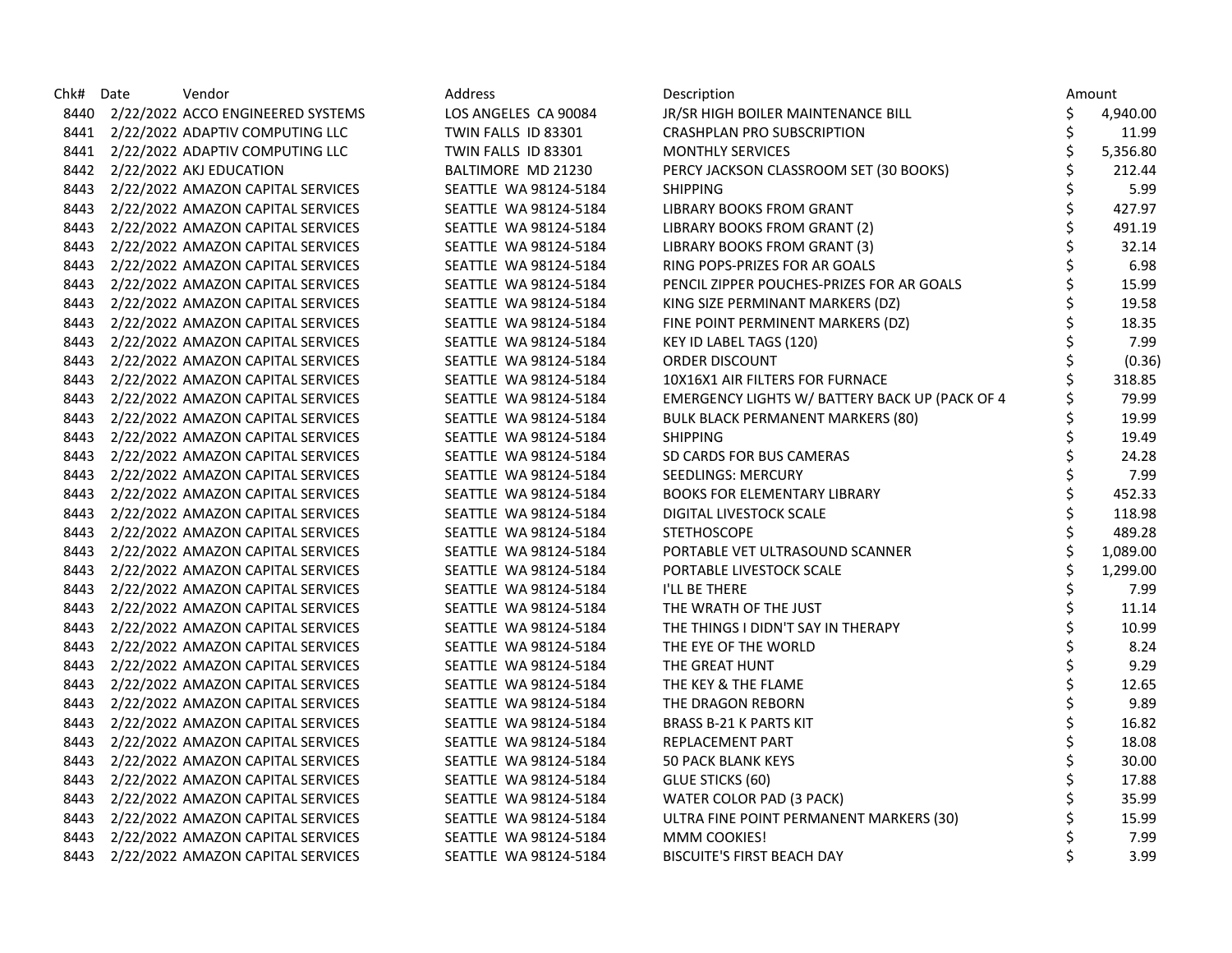| 8443 | 2/22/2022 AMAZON CAPITAL SERVICES      | SEATTLE WA 98124-5184 | A ROCK CAN BE                                  | \$<br>16.06  |
|------|----------------------------------------|-----------------------|------------------------------------------------|--------------|
|      | 8443 2/22/2022 AMAZON CAPITAL SERVICES | SEATTLE WA 98124-5184 | ELEPHANT & PIGGIE SERIES (25 BOOKS)            | \$<br>72.86  |
| 8443 | 2/22/2022 AMAZON CAPITAL SERVICES      | SEATTLE WA 98124-5184 | ROOM ON THE BROOM                              | \$<br>6.98   |
| 8443 | 2/22/2022 AMAZON CAPITAL SERVICES      | SEATTLE WA 98124-5184 | THE GOOD EGG                                   | \$<br>9.95   |
| 8443 | 2/22/2022 AMAZON CAPITAL SERVICES      | SEATTLE WA 98124-5184 | THE PIGION LOVES THINGS THAT GO!               | \$<br>6.59   |
|      | 8443 2/22/2022 AMAZON CAPITAL SERVICES | SEATTLE WA 98124-5184 | THE PIGEON HAS FEELINGS TOO!                   | \$<br>6.99   |
|      | 8443 2/22/2022 AMAZON CAPITAL SERVICES | SEATTLE WA 98124-5184 | HOW TO CATCH A LEPRECHAUN                      | \$<br>7.51   |
| 8443 | 2/22/2022 AMAZON CAPITAL SERVICES      | SEATTLE WA 98124-5184 | FROGGY PLAYS IN TEH BAND                       | \$<br>6.99   |
| 8443 | 2/22/2022 AMAZON CAPITAL SERVICES      | SEATTLE WA 98124-5184 | DON'T TOUCH THIS BOOK                          | \$<br>6.29   |
| 8443 | 2/22/2022 AMAZON CAPITAL SERVICES      | SEATTLE WA 98124-5184 | DAVID SMELLS!                                  | \$<br>6.99   |
| 8443 | 2/22/2022 AMAZON CAPITAL SERVICES      | SEATTLE WA 98124-5184 | THE SNAIL AND THE WHALE                        | \$<br>4.70   |
|      | 8443 2/22/2022 AMAZON CAPITAL SERVICES | SEATTLE WA 98124-5184 | THE GRUFFALO                                   | \$<br>4.99   |
|      | 8443 2/22/2022 AMAZON CAPITAL SERVICES | SEATTLE WA 98124-5184 | HOW TO CATCH A DINOSAUR                        | 6.99         |
|      | 8443 2/22/2022 AMAZON CAPITAL SERVICES | SEATTLE WA 98124-5184 | BEAR STAYS UP FOR CHRISTMAS                    | \$<br>4.99   |
| 8443 | 2/22/2022 AMAZON CAPITAL SERVICES      | SEATTLE WA 98124-5184 | SIGFRIED'S SMELLY SOCKS!                       | 5.99         |
| 8443 | 2/22/2022 AMAZON CAPITAL SERVICES      | SEATTLE WA 98124-5184 | PETE THE CAT'S SUPER COOL READING COLLECTION ( | 9.71         |
| 8443 | 2/22/2022 AMAZON CAPITAL SERVICES      | SEATTLE WA 98124-5184 | 13 ART TECHNIQUES CHILDREN SHCOULD KNOW        | \$<br>14.29  |
|      | 8443 2/22/2022 AMAZON CAPITAL SERVICES | SEATTLE WA 98124-5184 | ART PARTS: A CHILD'S INTRODUCTION TO THE ELEME | 16.72        |
|      | 8443 2/22/2022 AMAZON CAPITAL SERVICES | SEATTLE WA 98124-5184 | <b>SHIPPING</b>                                | 3.99         |
| 8443 | 2/22/2022 AMAZON CAPITAL SERVICES      | SEATTLE WA 98124-5184 | COLORATIONS PLAYDOUGH FOR KIDS (SET OF 6-3 LB  | 63.79        |
| 8443 | 2/22/2022 AMAZON CAPITAL SERVICES      | SEATTLE WA 98124-5184 | TAPE DISPENSER (3 PACK)                        | \$<br>16.70  |
| 8443 | 2/22/2022 AMAZON CAPITAL SERVICES      | SEATTLE WA 98124-5184 | <b>FLAT TOP PUSH PINS</b>                      | \$<br>5.95   |
| 8443 | 2/22/2022 AMAZON CAPITAL SERVICES      | SEATTLE WA 98124-5184 | <b>SHIPPING</b>                                | \$<br>5.99   |
|      | 8443 2/22/2022 AMAZON CAPITAL SERVICES | SEATTLE WA 98124-5184 | VALENTINE DAY BINGO GAME                       | \$<br>13.97  |
|      | 8443 2/22/2022 AMAZON CAPITAL SERVICES | SEATTLE WA 98124-5184 | MAGNA TILES METROPOLIS SET (110 PIECES)        | \$<br>110.99 |
| 8443 | 2/22/2022 AMAZON CAPITAL SERVICES      | SEATTLE WA 98124-5184 | <b>CHRISTMAS BINGO GAME</b>                    | \$<br>14.99  |
| 8443 | 2/22/2022 AMAZON CAPITAL SERVICES      | SEATTLE WA 98124-5184 | TILES HOUS SET (28 PIECES)                     | \$<br>49.99  |
| 8443 | 2/22/2022 AMAZON CAPITAL SERVICES      | SEATTLE WA 98124-5184 | HALLOWEEN BINGO GAME                           | \$<br>5.99   |
|      | 8443 2/22/2022 AMAZON CAPITAL SERVICES | SEATTLE WA 98124-5184 | TWO TIER FOLDING CHAIR CART                    | \$<br>340.09 |
|      | 8443 2/22/2022 AMAZON CAPITAL SERVICES | SEATTLE WA 98124-5184 | SAFARI FIGURINES OF PEOPLE                     | 24.13        |
| 8443 | 2/22/2022 AMAZON CAPITAL SERVICES      | SEATTLE WA 98124-5184 | <b>SHIPPING</b>                                | 3.99         |
| 8443 | 2/22/2022 AMAZON CAPITAL SERVICES      | SEATTLE WA 98124-5184 | PRETEND PLAY FOOD SET                          | 29.99        |
| 8443 | 2/22/2022 AMAZON CAPITAL SERVICES      | SEATTLE WA 98124-5184 | ASSORTED COLOR AND DESIGHM MIN DRAGON ACTION F | 7.99         |
| 8443 | 2/22/2022 AMAZON CAPITAL SERVICES      | SEATTLE WA 98124-5184 | PHASE 10 CARD GAME                             | 4.00         |
|      | 8443 2/22/2022 AMAZON CAPITAL SERVICES | SEATTLE WA 98124-5184 | <b>SHIPPING</b>                                | \$<br>3.99   |
|      | 8443 2/22/2022 AMAZON CAPITAL SERVICES | SEATTLE WA 98124-5184 | <b>HALLOWEEN COFFINS</b>                       | 6.99         |
|      | 8443 2/22/2022 AMAZON CAPITAL SERVICES | SEATTLE WA 98124-5184 | <b>SHIPPING</b>                                | 4.95         |
| 8443 | 2/22/2022 AMAZON CAPITAL SERVICES      | SEATTLE WA 98124-5184 | <b>METAL TOY CARS</b>                          | \$<br>22.99  |
| 8443 | 2/22/2022 AMAZON CAPITAL SERVICES      | SEATTLE WA 98124-5184 | <b>FAIRY GARDEN ACCESSORIES</b>                | \$<br>10.99  |
|      | 8443 2/22/2022 AMAZON CAPITAL SERVICES | SEATTLE WA 98124-5184 | MINITURE FOOD DRINK BOTTLES                    | \$<br>14.99  |
|      | 8443 2/22/2022 AMAZON CAPITAL SERVICES | SEATTLE WA 98124-5184 | AROUND THE WORLD FIGURINES                     | \$<br>15.03  |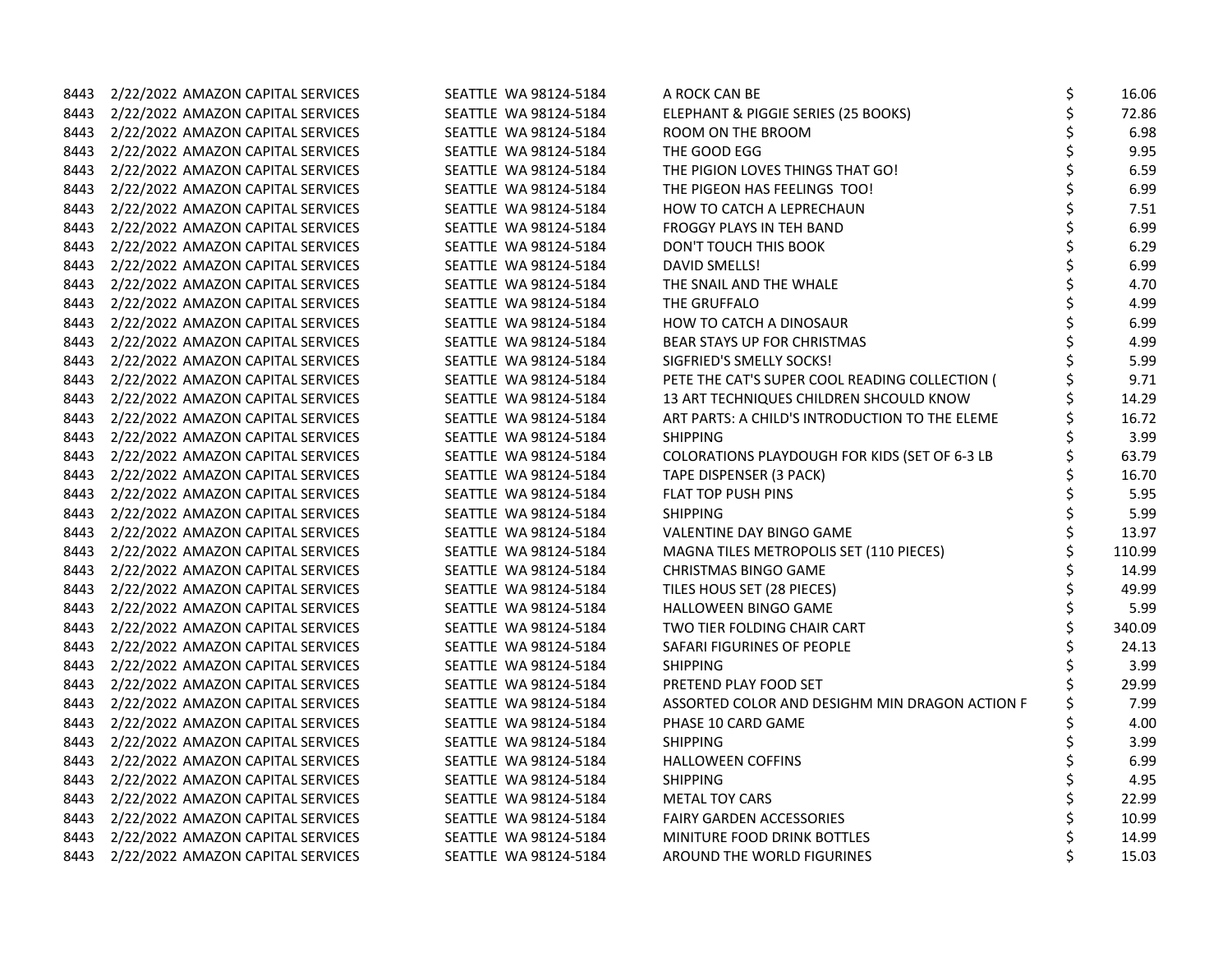|      | 8443 2/22/2022 AMAZON CAPITAL SERVICES        | SEATTLE WA 98124-5184     | <b>ACTION FIGURES HERO ADVENTURES</b>          | \$ | 21.99     |
|------|-----------------------------------------------|---------------------------|------------------------------------------------|----|-----------|
|      | 8443 2/22/2022 AMAZON CAPITAL SERVICES        | SEATTLE WA 98124-5184     | WOODEN DOLL HOUSE FAMILY                       | \$ | 12.99     |
|      | 8443 2/22/2022 AMAZON CAPITAL SERVICES        | SEATTLE WA 98124-5184     | MINITURE FAIRY GARDEN ACCESSORIES (2)          | \$ | 16.99     |
|      | 8443 2/22/2022 AMAZON CAPITAL SERVICES        | SEATTLE WA 98124-5184     | MILITAR BATTLE GROUP BUCKET                    | \$ | 12.98     |
| 8443 | 2/22/2022 AMAZON CAPITAL SERVICES             | SEATTLE WA 98124-5184     | DRESSER STORAGE ORGANIZER                      | \$ | 78.99     |
|      | 8443 2/22/2022 AMAZON CAPITAL SERVICES        | SEATTLE WA 98124-5184     | PLAY DOCTOR KIT                                | \$ | 27.97     |
|      | 8443 2/22/2022 AMAZON CAPITAL SERVICES        | SEATTLE WA 98124-5184     | SOCIAL SKILLS BREAKING BARRIERS DOWN GAME      |    | 33.00     |
|      | 8443 2/22/2022 AMAZON CAPITAL SERVICES        | SEATTLE WA 98124-5184     | WOODEN BLOCKS SORTING STACKING BALANCING BLOCK |    | 32.99     |
| 8443 | 2/22/2022 AMAZON CAPITAL SERVICES             | SEATTLE WA 98124-5184     | UNO CARD GAME                                  | Ś  | 19.86     |
| 8443 | 2/22/2022 AMAZON CAPITAL SERVICES             | SEATTLE WA 98124-5184     | <b>DRESS UP TRUNK</b>                          |    | 32.55     |
| 8443 | 2/22/2022 AMAZON CAPITAL SERVICES             | SEATTLE WA 98124-5184     | MINIATURE FAIRY GARDEN                         | \$ | 9.99      |
|      | 8443 2/22/2022 AMAZON CAPITAL SERVICES        | SEATTLE WA 98124-5184     | WORLD ANIMAL FIGURES                           | \$ | 16.99     |
|      | 8443 2/22/2022 AMAZON CAPITAL SERVICES        | SEATTLE WA 98124-5184     | LEARNING RESOURCES FAMILY COUNTERS SMART PACK  |    | 7.99      |
|      | 8443 2/22/2022 AMAZON CAPITAL SERVICES        | SEATTLE WA 98124-5184     | PERCY JACKSON AND THE LIGHTENING THIEF CLASS S |    | 179.10    |
|      | 8443 2/22/2022 AMAZON CAPITAL SERVICES        | SEATTLE WA 98124-5184     | <b>CREDIT MEMO</b>                             | \$ | (59.70)   |
| 8443 | 2/22/2022 AMAZON CAPITAL SERVICES             | SEATTLE WA 98124-5184     | <b>CREDIT MEMO</b>                             |    | (119.40)  |
|      | 8443 2/22/2022 AMAZON CAPITAL SERVICES        | SEATTLE WA 98124-5184     | ID BADGE HOLDER FOR REALITY TOWN               | Ś  | 22.41     |
|      | 8443 2/22/2022 AMAZON CAPITAL SERVICES        | SEATTLE WA 98124-5184     | <b>SHIPPING</b>                                | \$ | 5.99      |
|      | 8444 2/22/2022 AMAZON CAPITAL SERVICES        | SEATTLE WA 98124-5184     | ***VOID***                                     | \$ | $\sim$    |
|      | 8445 2/22/2022 AMERICAN FIDELITY              | OKLAHOMA CITY OK 73125    | <b>HSA DEPOSIT - 022022</b>                    | \$ | 618.20    |
|      | 8446 2/22/2022 ANDERSON JULIAN & HULL LLP     | BOISE ID 83707-7426       | ED LAW CONFERENCE REG-A LAKEY-CAMPBELL         | \$ | 275.00    |
|      | 8446 2/22/2022 ANDERSON JULIAN & HULL LLP     | BOISE ID 83707-7426       | ED LAW CONFERENCE REG-H SKINNER                | \$ | 275.00    |
|      | 8446 2/22/2022 ANDERSON JULIAN & HULL LLP     | BOISE ID 83707-7426       | ED LAW CONFERENCE REG-D HEUVEL                 | \$ | 275.00    |
|      | 8447 2/22/2022 ASPEN GROVE FAMILY THERAPY INC | TWIN FALLS ID 83301       | THERAPISTS HOURS FROM GRANT                    | \$ | 30.00     |
|      | 8448 2/22/2022 ASSETWORKS RISK MNGM           | MINNEAPLOIS MN 55485-1365 | <b>MEDICAID ADMIN FEES</b>                     |    | 228.58    |
|      | 8449 2/22/2022 BLUE CROSS OF IDAHO            | <b>BOISE ID 83707</b>     | MEDICAL BENEFIT - 022022                       | \$ | 33,045.93 |
|      | 8451 2/22/2022 BRENT EDWARDS                  | MERIDIAN ID 83642         | 2022-23 FORM 470 UPDATES                       | \$ | 500.00    |
|      | 8452 2/22/2022 CAMPBELL MIKE                  | TWIN FALLS ID 83334       | WINCH PLUG FOR FLOOR SCRUBBER                  | \$ | 18.54     |
|      | 8452 2/22/2022 CAMPBELL MIKE                  | TWIN FALLS ID 83334       | MILEAGE FOR PART PICKUPS                       | \$ | 124.32    |
|      | 8453 2/22/2022 CAXTON                         | CALDWELL ID 83605-3299    | <b>GAMMA GREEEN COPY PAPER</b>                 | \$ | 59.92     |
|      | 8453 2/22/2022 CAXTON                         | CALDWELL ID 83605-3299    | 9 x 12 GRAY CONSTRUCTION PAPER                 | \$ | 13.08     |
|      | 8453 2/22/2022 CAXTON                         | CALDWELL ID 83605-3299    | 12 X 18 GRAY CONSTRUCTION PAPER                | \$ | 41.20     |
| 8453 | 2/22/2022 CAXTON                              | CALDWELL ID 83605-3299    | 9X12 MAGENTA CONSTRUCTION PAPER                | \$ | 4.98      |
| 8453 | 2/22/2022 CAXTON                              | CALDWELL ID 83605-3299    | 12X18 LIGHT BLUE CONSTRUCTION PAPER            | \$ | 25.68     |
|      | 8453 2/22/2022 CAXTON                         | CALDWELL ID 83605-3299    | ORANGE COPY PAPER                              | \$ | 44.94     |
|      | 8453 2/22/2022 CAXTON                         | CALDWELL ID 83605-3299    | PINK COPY PAPER                                |    | 15.50     |
|      | 8454 2/22/2022 CDW GOVERNMENT                 | CHICAGO IL 60675-1515     | <b>SHIPPING</b>                                |    | 63.39     |
|      | 8454 2/22/2022 CDW GOVERNMENT                 | CHICAGO IL 60675-1515     | PRINTER FOR COMPUTER LAB                       | \$ | 557.82    |
|      | 8455 2/22/2022 CHARLIE'S PRODUCE              | SEATTLE WA 98124          | <b>PRODUCE</b>                                 | \$ | 271.80    |
|      | 8455 2/22/2022 CHARLIE'S PRODUCE              | SEATTLE WA 98124          | <b>PRODUCE</b>                                 | Ś  | 300.60    |
|      | 8455 2/22/2022 CHARLIE'S PRODUCE              | SEATTLE WA 98124          | <b>PRODUCE</b>                                 | \$ | 434.70    |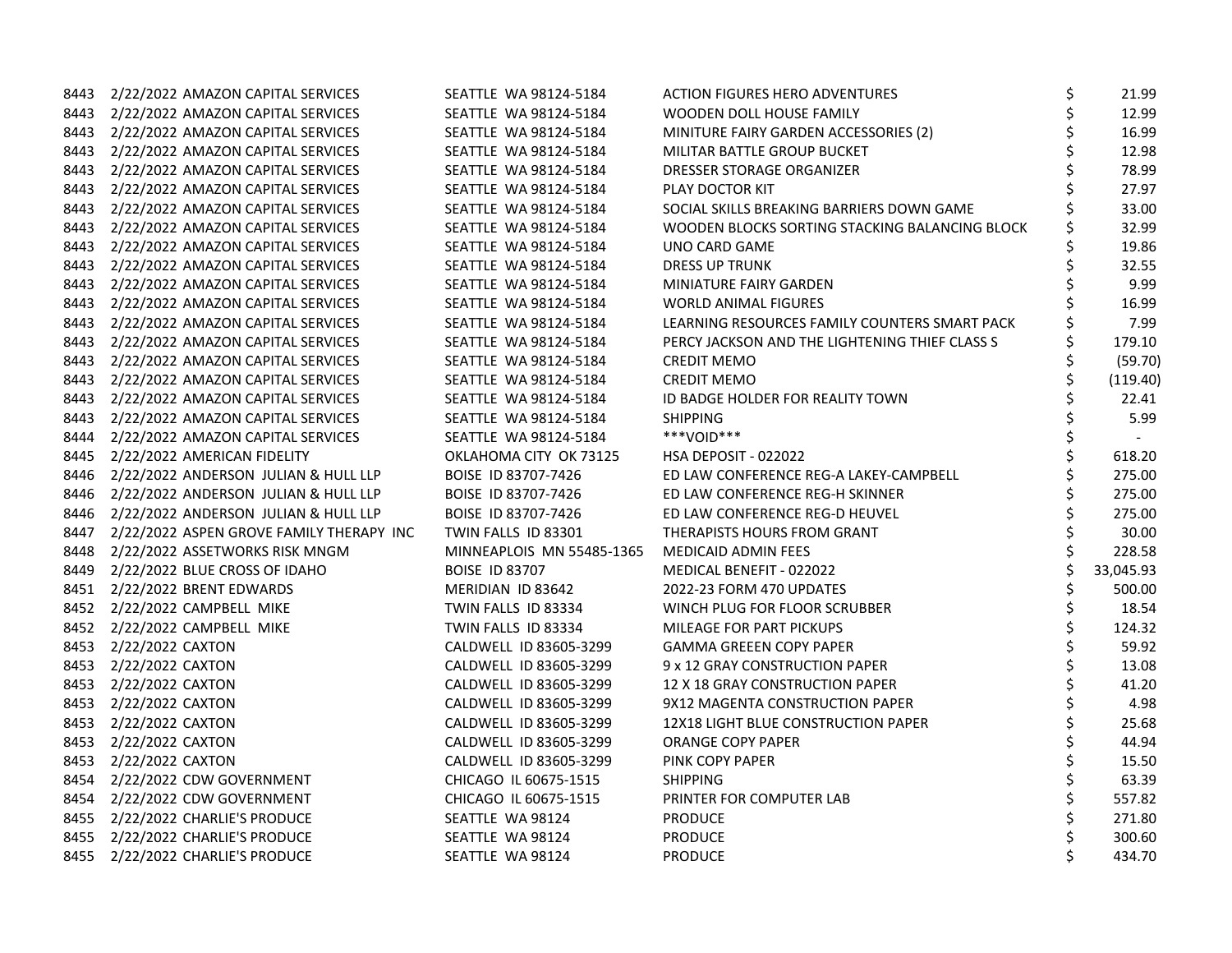| 8455 2/22/2022 CHARLIE'S PRODUCE            | SEATTLE WA 98124              | <b>CREDIT</b>                                | \$ | (16.00)   |
|---------------------------------------------|-------------------------------|----------------------------------------------|----|-----------|
| 8455 2/22/2022 CHARLIE'S PRODUCE            | SEATTLE WA 98124              | <b>PRODUCE</b>                               | \$ | 195.50    |
| 8455 2/22/2022 CHARLIE'S PRODUCE            | SEATTLE WA 98124              | <b>PRODUCE</b>                               |    | 78.65     |
| 8456 2/22/2022 CHROMEBOOKPARTS.COM          | SAINT PAUL MN 55110           | LENOVO N42 CHROMEBOOK LCD PANEL              | \$ | 278.97    |
| 8456 2/22/2022 CHROMEBOOKPARTS.COM          | SAINT PAUL MN 55110           | LENOVO N42 LCD BACK COVER                    | \$ | 71.98     |
| 8456 2/22/2022 CHROMEBOOKPARTS.COM          | SAINT PAUL MN 55110           | LENOVO N42 BOTTOM COVER                      | \$ | 21.99     |
| 8456 2/22/2022 CHROMEBOOKPARTS.COM          | SAINT PAUL MN 55110           | LENOVO N42 PALMREST ASSEMBLY (KEYBOARD ONLY) |    | 91.98     |
| 8456 2/22/2022 CHROMEBOOKPARTS.COM          | SAINT PAUL MN 55110           | LENOVO N42 HINGE SET                         |    | 9.99      |
| 8457 2/22/2022 CITY OF HANSEN               | HANSEN ID 83334               | <b>SEWER</b>                                 | \$ | 301.50    |
| 8457 2/22/2022 CITY OF HANSEN               | HANSEN ID 83334               | <b>WATER</b>                                 | \$ | 229.50    |
| 8457 2/22/2022 CITY OF HANSEN               | HANSEN ID 83334               | <b>SUMMER IRRIGATION</b>                     | \$ | 15.03     |
| 8458 2/22/2022 COLLEGE ENTRANCE EXAM BOARD  | CHICAGO IL 60693              | TESTING FOR 8TH & 9TH GRADERS                | \$ | 820.80    |
| 8459 2/22/2022 CONK TIFFANY                 | HANSEN ID 83334               | MAILING CERTIFIED LETTERS (VACCINATIONS)     |    | 99.59     |
| 8460 2/22/2022 CULLIGAN OF TWIN FALLS       | MINNEAPOLIS MN 55480-7743     | ELEMENTARY                                   |    | 34.05     |
| 8460 2/22/2022 CULLIGAN OF TWIN FALLS       | MINNEAPOLIS MN 55480-7743     | JR/SR HIGH                                   | \$ | 33.00     |
| 8461 2/22/2022 CUNNINGHAM HOLLY             | <b>EDEN ID 83325</b>          | <b>GEAR UP PD EVENT</b>                      | \$ | 208.25    |
| 8462 2/22/2022 ETC LITE LLC                 | SAN ANTONIO TX 78270          | 1095-C FORMS                                 | \$ | 45.00     |
| 8463 2/22/2022 EVANS AMANDA                 | SHOSHONE ID 83352             | <b>FOOD SCIENCE SUPPLIES</b>                 | \$ | 133.54    |
| 8464 2/22/2022 FATBEAM LLC                  | COEUR D ALENE ID 83814        | <b>INTERNET SERVICE</b>                      |    | 2,125.00  |
| 8465 2/22/2022 FLEETPRIDE                   | DALLAS TX 75284               | EZ GRIP BRAKE PAD                            | \$ | 62.41     |
| 8466 2/22/2022 GEM STATE PAPER              | TWIN FALLS ID 83303-0469      | BELT KIT DUAL MOTOR & LOSER HOSE             | \$ | 38.31     |
| 8466 2/22/2022 GEM STATE PAPER              | TWIN FALLS ID 83303-0469      | REPAIRS ON FLOOR CLEANER                     | \$ | 284.08    |
| 8467 2/22/2022 GOPHER                       | <b>OWATONNA MN 55060-0998</b> | COMBO COURT BADMINTON SYSTEM                 | \$ | 598.00    |
| 8467 2/22/2022 GOPHER                       | <b>OWATONNA MN 55060-0998</b> | <b>SHIPPING</b>                              | \$ | 71.76     |
| 8468 2/22/2022 GQF MANUFACTURING INC        | SAVANNAH GA 31415             | 6 UNIVERSAL EGG TRAY                         |    | 51.25     |
| 8468 2/22/2022 GQF MANUFACTURING INC        | SAVANNAH GA 31415             | SPORTSMAN INCUBATOR                          | \$ | 837.00    |
| 8468 2/22/2022 GQF MANUFACTURING INC        | SAVANNAH GA 31415             | AUTO-HUMIDITY FOR INCUBATOR                  | \$ | 50.00     |
| 8468 2/22/2022 GQF MANUFACTURING INC        | SAVANNAH GA 31415             | <b>SHIPPING</b>                              | \$ | 144.13    |
| 8469 2/22/2022 GRANT PAM                    | SUN VALLEY ID 83354           | <b>SHIPPING</b>                              |    | 5.29      |
| 8469 2/22/2022 GRANT PAM                    | SUN VALLEY ID 83354           | ALGEBRA II & GEOMETRY CURRICULUM/ACTIVITIES  |    | 63.45     |
| 8469 2/22/2022 GRANT PAM                    | SUN VALLEY ID 83354           | ALGEBRA & GEOMETRY CURRICULUM/ACTIVITIES     |    | 126.00    |
| 8470 2/22/2022 GREAT AMERICA FINANCIAL SERV | DALLAS TX 75266-0831          | COPIER AGREEMENT-JR/SR HIGH                  |    | 121.00    |
| 8471 2/22/2022 GROVER ELECTRIC & PLUMBING   | VANCOUVER WA 98665-9740       | PLUMBING SUPPLIES                            |    | 12.09     |
| 8471 2/22/2022 GROVER ELECTRIC & PLUMBING   | VANCOUVER WA 98665-9740       | PLUMBING SUPPLIES                            | Ś  | 9.96      |
| 8472 2/22/2022 HANSEN SCHOOL DISTRICT       |                               | Misc. Deduction - 022022                     | \$ | 84.74     |
| 8472 2/22/2022 HANSEN SCHOOL DISTRICT       |                               | Misc. Deduction - 022022                     |    | 84.74     |
| 8473 2/22/2022 HANSEN SCHOOL DISTRICT       |                               | REPAIRS TO WATER SOFTENER AT ELEMENTARY      |    | 1,584.86  |
| 8474 2/22/2022 HANSEN SCHOOL DISTRICT #415  |                               | EMPLOYER SHARE MC & FICA - 022022            |    | 14,668.73 |
| 8475 2/22/2022 HANSEN SCHOOL DISTRICT #415  |                               | OTHER - 022022                               |    | 762.66    |
| 8475 2/22/2022 HANSEN SCHOOL DISTRICT #415  |                               | ELEMENTARY TEACHER - 022022                  | \$ | 38,786.67 |
| 8475 2/22/2022 HANSEN SCHOOL DISTRICT #415  |                               | ELEMENTARY-WORKED PREP - 022022              | \$ | 41.96     |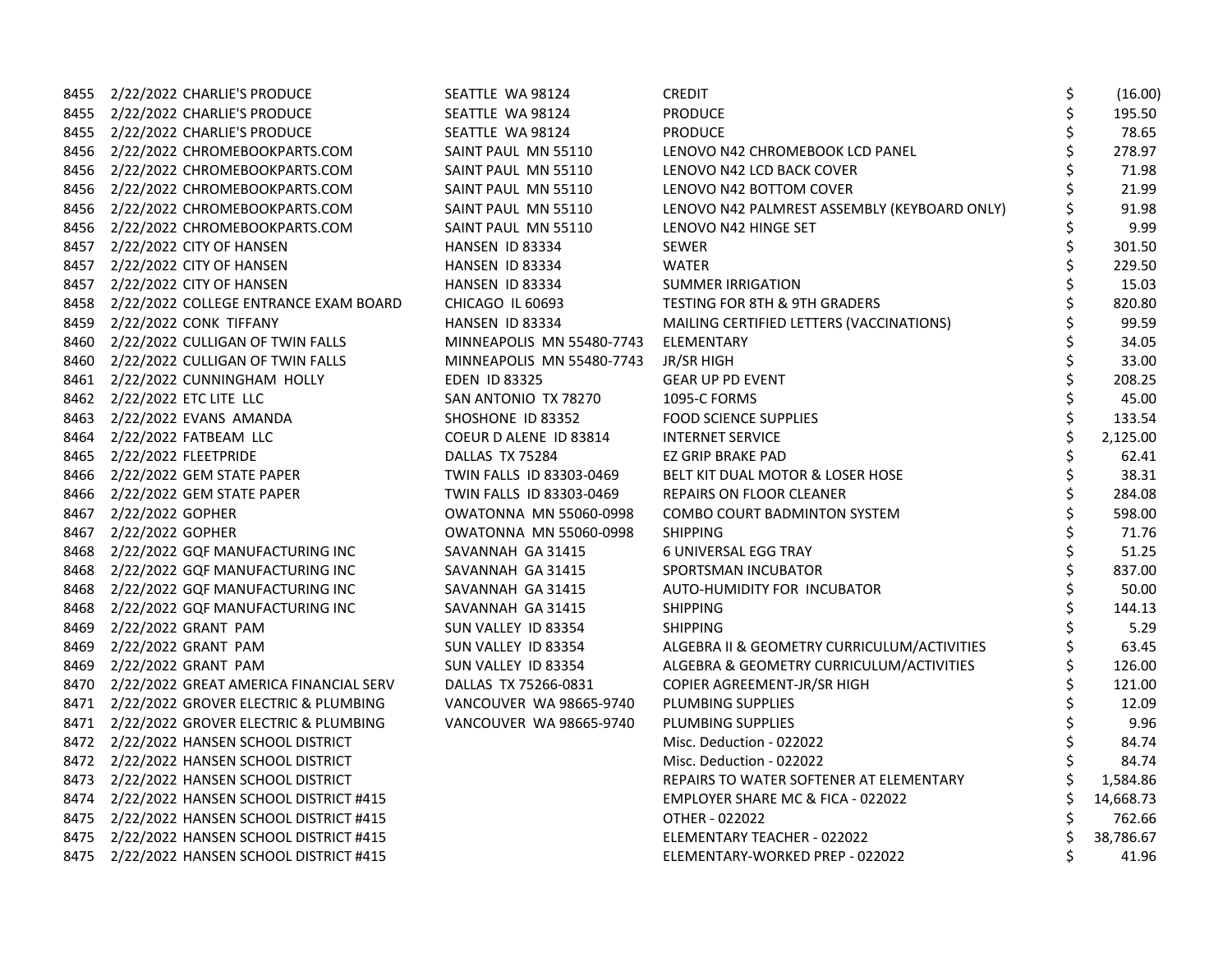| 8475 | 2/22/2022 HANSEN SCHOOL DISTRICT #415 |
|------|---------------------------------------|
| 8475 | 2/22/2022 HANSEN SCHOOL DISTRICT #415 |
| 8475 | 2/22/2022 HANSEN SCHOOL DISTRICT #415 |
| 8475 | 2/22/2022 HANSEN SCHOOL DISTRICT #415 |
| 8475 | 2/22/2022 HANSEN SCHOOL DISTRICT #415 |
| 8475 | 2/22/2022 HANSEN SCHOOL DISTRICT #415 |
| 8475 | 2/22/2022 HANSEN SCHOOL DISTRICT #415 |
| 8475 | 2/22/2022 HANSEN SCHOOL DISTRICT #415 |
| 8475 | 2/22/2022 HANSEN SCHOOL DISTRICT #415 |
| 8475 | 2/22/2022 HANSEN SCHOOL DISTRICT #415 |
| 8475 | 2/22/2022 HANSEN SCHOOL DISTRICT #415 |
| 8475 | 2/22/2022 HANSEN SCHOOL DISTRICT #415 |
| 8475 | 2/22/2022 HANSEN SCHOOL DISTRICT #415 |
| 8475 | 2/22/2022 HANSEN SCHOOL DISTRICT #415 |
| 8475 | 2/22/2022 HANSEN SCHOOL DISTRICT #415 |
| 8475 | 2/22/2022 HANSEN SCHOOL DISTRICT #415 |
| 8475 | 2/22/2022 HANSEN SCHOOL DISTRICT #415 |
| 8475 | 2/22/2022 HANSEN SCHOOL DISTRICT #415 |
| 8475 | 2/22/2022 HANSEN SCHOOL DISTRICT #415 |
| 8475 | 2/22/2022 HANSEN SCHOOL DISTRICT #415 |
| 8475 | 2/22/2022 HANSEN SCHOOL DISTRICT #415 |
| 8475 | 2/22/2022 HANSEN SCHOOL DISTRICT #415 |
| 8475 | 2/22/2022 HANSEN SCHOOL DISTRICT #415 |
| 8475 | 2/22/2022 HANSEN SCHOOL DISTRICT #415 |
| 8475 | 2/22/2022 HANSEN SCHOOL DISTRICT #415 |
| 8475 | 2/22/2022 HANSEN SCHOOL DISTRICT #415 |
| 8475 | 2/22/2022 HANSEN SCHOOL DISTRICT #415 |
| 8475 | 2/22/2022 HANSEN SCHOOL DISTRICT #415 |
| 8475 | 2/22/2022 HANSEN SCHOOL DISTRICT #415 |
| 8475 | 2/22/2022 HANSEN SCHOOL DISTRICT #415 |
| 8475 | 2/22/2022 HANSEN SCHOOL DISTRICT #415 |
| 8475 | 2/22/2022 HANSEN SCHOOL DISTRICT #415 |
| 8475 | 2/22/2022 HANSEN SCHOOL DISTRICT #415 |
| 8475 | 2/22/2022 HANSEN SCHOOL DISTRICT #415 |
| 8475 | 2/22/2022 HANSEN SCHOOL DISTRICT #415 |
| 8475 | 2/22/2022 HANSEN SCHOOL DISTRICT #415 |
| 8475 | 2/22/2022 HANSEN SCHOOL DISTRICT #415 |
| 8475 | 2/22/2022 HANSEN SCHOOL DISTRICT #415 |
| 8475 | 2/22/2022 HANSEN SCHOOL DISTRICT #415 |
| 8475 | 2/22/2022 HANSEN SCHOOL DISTRICT #415 |
| 8475 | 2/22/2022 HANSEN SCHOOL DISTRICT #415 |

|      |                                            | ELEMENTARY-ELL CERTIFIED - 022022      | \$<br>348.29    |
|------|--------------------------------------------|----------------------------------------|-----------------|
|      | 8475 2/22/2022 HANSEN SCHOOL DISTRICT #415 | ELEMENTARY-LITERACY TEAC - 022022      | \$<br>1,958.33  |
|      |                                            | ELEMENTARY PARA - 022022               | \$<br>1,507.30  |
|      | 8475 2/22/2022 HANSEN SCHOOL DISTRICT #415 | SUB ADMIN SECRETARY-ELEM - 022022      | \$<br>200.00    |
|      | 8475 2/22/2022 HANSEN SCHOOL DISTRICT #415 | SUB TEACHER-ELEMENTARY - 022022        | \$<br>1,500.00  |
|      | 8475 2/22/2022 HANSEN SCHOOL DISTRICT #415 | SUB PARA-ELEMENTARY - 022022           | \$<br>376.00    |
|      |                                            | SECONDARY-WORKED PREP - 022022         | \$<br>352.06    |
| 8475 | 2/22/2022 HANSEN SCHOOL DISTRICT #415      | SECONDARY TEACHER - 022022             | \$<br>27,680.05 |
|      | 8475 2/22/2022 HANSEN SCHOOL DISTRICT #415 | SECONDARY-ELL CERTIFIED - 022022       | \$<br>348.29    |
|      | 8475 2/22/2022 HANSEN SCHOOL DISTRICT #415 | SUB TEACHER-SECONDARY - 022022         | \$<br>700.00    |
|      | 8475 2/22/2022 HANSEN SCHOOL DISTRICT #415 | SECONDARY-VOCATIONAL-BUS - 022022      | 1,682.04        |
|      | 8475 2/22/2022 HANSEN SCHOOL DISTRICT #415 | SECONDARY-VOCATIONAL EDU - 022022      | \$<br>3,916.66  |
|      | 8475 2/22/2022 HANSEN SCHOOL DISTRICT #415 | SPECIAL ED CERTIFIED-ELE - 022022      | \$<br>4,083.33  |
| 8475 | 2/22/2022 HANSEN SCHOOL DISTRICT #415      | SPECIAL ED CERTIFIED-SEC - 022022      | \$<br>3,583.33  |
|      | 8475 2/22/2022 HANSEN SCHOOL DISTRICT #415 | SPECIAL ED CLASSIFIED-EL - 022022      | \$<br>749.74    |
|      |                                            | SPECIAL ED CLASSIFIED-SE - 022022      | \$<br>236.46    |
|      | 8475 2/22/2022 HANSEN SCHOOL DISTRICT #415 | SPECIAL ED PRESCHOOL-TEA - 022022      | \$<br>3,697.50  |
|      | 8475 2/22/2022 HANSEN SCHOOL DISTRICT #415 | SPECIAL ED PRESCHOOL-PAR - 022022      | \$<br>957.44    |
|      | 8475 2/22/2022 HANSEN SCHOOL DISTRICT #415 | ACTIVITY-COACH - 022022                | \$<br>18,973.44 |
|      |                                            | <b>ACTIVITY WORKERS - 022022</b>       | \$<br>240.00    |
|      | 8475 2/22/2022 HANSEN SCHOOL DISTRICT #415 | ACTIVITY-ATHLETIC DIRECT - 022022      | \$<br>437.33    |
|      | 8475 2/22/2022 HANSEN SCHOOL DISTRICT #415 | GUIDANCE-ELEM - 022022                 | 1,934.63        |
|      |                                            | GUIDANCE-SEC - 022022                  | 1,912.75        |
|      | 8475 2/22/2022 HANSEN SCHOOL DISTRICT #415 | <b>GUIDANCE EXTENDED DAYS - 022022</b> | \$<br>299.48    |
|      |                                            | COLLEGE/CAREER CLASSIFIE - 022022      | \$<br>142.92    |
|      |                                            | SPED SUPPORT-CERT - 022022             | \$<br>5,076.46  |
|      |                                            | SPED SUPPORT DIRECTOR-EL - 022022      | \$<br>291.66    |
|      | 8475 2/22/2022 HANSEN SCHOOL DISTRICT #415 | SPED SUPPORT DIRECTOR-SE - 022022      | \$<br>291.66    |
|      | 8475 2/22/2022 HANSEN SCHOOL DISTRICT #415 | MEDIA CLASSIFIED SEC - 022022          | \$<br>239.70    |
|      | 8475 2/22/2022 HANSEN SCHOOL DISTRICT #415 | DISTRICT ADMINISTRAT - 022022          | \$<br>7,083.33  |
| 8475 | 2/22/2022 HANSEN SCHOOL DISTRICT #415      | ADMINISTRATION-ELEMENTAR - 022022      | \$<br>5,020.32  |
|      | 8475 2/22/2022 HANSEN SCHOOL DISTRICT #415 | ADMINISTRATION-SECONDARY - 022022      | \$<br>5,025.00  |
|      | 8475 2/22/2022 HANSEN SCHOOL DISTRICT #415 | ADMIN ASSISTANT-ELEMENTA - 022022      | \$<br>1,402.20  |
|      |                                            | ADMIN ASSISTANT-SEC - 022022           | \$<br>1,612.87  |
|      | 8475 2/22/2022 HANSEN SCHOOL DISTRICT #415 | <b>BUSINESS OPERATION - 022022</b>     | \$<br>3,590.99  |
|      |                                            | BUILDING CARE - 022022                 | \$<br>5,264.21  |
|      | 8475 2/22/2022 HANSEN SCHOOL DISTRICT #415 | <b>BUILDING MAINT - 022022</b>         | \$<br>4,722.69  |
|      | 8475 2/22/2022 HANSEN SCHOOL DISTRICT #415 | <b>GROUNDS - 022022</b>                | \$<br>337.75    |
|      | 8475 2/22/2022 HANSEN SCHOOL DISTRICT #415 | TRANSPORTATION-SUPERVISO - 022022      | \$<br>689.20    |
|      |                                            | TRANSPORTATION-MECHANIC - 022022       | \$<br>861.50    |
|      | 8475 2/22/2022 HANSEN SCHOOL DISTRICT #415 | TRANSPORTATION- PUPIL TR - 022022      | \$<br>3,273.84  |
|      |                                            |                                        |                 |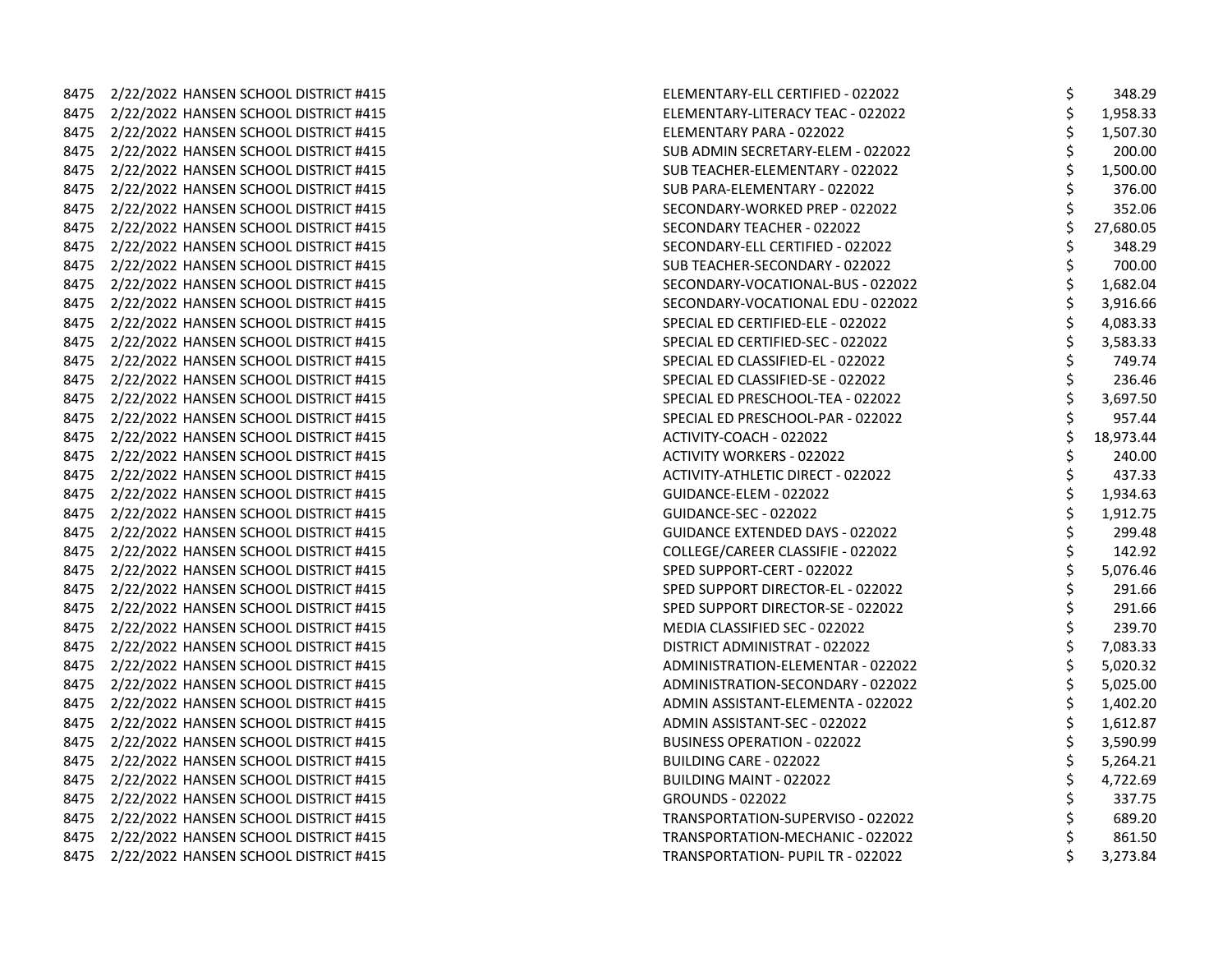|      | 8475 2/22/2022 HANSEN SCHOOL DISTRICT #415 |                          | TRANSPORTATION-AIDES - 022022                 | \$<br>413.52   |
|------|--------------------------------------------|--------------------------|-----------------------------------------------|----------------|
|      | 8475 2/22/2022 HANSEN SCHOOL DISTRICT #415 |                          | TRANSPORTATION-OTHER - 022022                 | 409.25         |
|      | 8475 2/22/2022 HANSEN SCHOOL DISTRICT #415 |                          | TRANSPORTATION-OFFICE - 022022                | 229.21         |
|      | 8475 2/22/2022 HANSEN SCHOOL DISTRICT #415 |                          | TRANSPORTATION- ACTVTY D - 022022             | 594.41         |
|      | 8475 2/22/2022 HANSEN SCHOOL DISTRICT #415 |                          | TRANSPORTATION- DOWN TIM - 022022             | 301.35         |
|      | 8475 2/22/2022 HANSEN SCHOOL DISTRICT #415 |                          | SECONDARY-CTE-AG - 022022                     | 666.66         |
|      | 8475 2/22/2022 HANSEN SCHOOL DISTRICT #415 |                          | <b>SAFE &amp; DRUG FREE - 022022</b>          | 333.33         |
| 8475 | 2/22/2022 HANSEN SCHOOL DISTRICT #415      |                          | ESSER III-CERTIFIED ELEM - 022022             | 3,008.74       |
|      | 8475 2/22/2022 HANSEN SCHOOL DISTRICT #415 |                          | ESSER III-CERTIFIED SEC - 022022              | 3,364.08       |
| 8475 | 2/22/2022 HANSEN SCHOOL DISTRICT #415      |                          | TITLE I-CERTIFIED - 022022                    | \$<br>4,941.65 |
|      | 8475 2/22/2022 HANSEN SCHOOL DISTRICT #415 |                          | TITLE I-CLASSIFIED - 022022                   | \$<br>1,966.33 |
|      | 8475 2/22/2022 HANSEN SCHOOL DISTRICT #415 |                          | TITLE I-COUNSELOR - 022022                    | 610.93         |
|      | 8475 2/22/2022 HANSEN SCHOOL DISTRICT #415 |                          | MIGRANT C CERTIFIED ELEM - 022022             | 490.00         |
|      | 8475 2/22/2022 HANSEN SCHOOL DISTRICT #415 |                          | MIGRANT C-CLASSIFIED ELE - 022022             | 553.20         |
|      | 8475 2/22/2022 HANSEN SCHOOL DISTRICT #415 |                          | MIGRANT C CERTIFIED SEC - 022022              | 490.00         |
|      | 8475 2/22/2022 HANSEN SCHOOL DISTRICT #415 |                          | MIGRANT C CLASSIFIED SEC - 022022             | \$<br>166.74   |
|      | 8475 2/22/2022 HANSEN SCHOOL DISTRICT #415 |                          | IDEA PART B-CLASSIFIED E - 022022             | \$<br>1,915.76 |
|      | 8475 2/22/2022 HANSEN SCHOOL DISTRICT #415 |                          | IDEA PART B CLASSIFIED S - 022022             | 1,734.06       |
|      | 8475 2/22/2022 HANSEN SCHOOL DISTRICT #415 |                          | IDEA PART B PRESCHOOL - 022022                | 552.50         |
| 8475 | 2/22/2022 HANSEN SCHOOL DISTRICT #415      |                          | MEDICAID-CLASSIFIED ELEM - 022022             | 488.50         |
|      | 8475 2/22/2022 HANSEN SCHOOL DISTRICT #415 |                          | TITLE IV-CLASSIFIED - 022022                  | 239.70         |
|      | 8475 2/22/2022 HANSEN SCHOOL DISTRICT #415 |                          | RURAL EDUC CERTFIED-ELEM - 022022             | \$<br>300.00   |
|      | 8475 2/22/2022 HANSEN SCHOOL DISTRICT #415 |                          | RURAL EDUC CLASSIFIED-EL - 022022             | \$<br>1,073.12 |
|      | 8475 2/22/2022 HANSEN SCHOOL DISTRICT #415 |                          | 21st CENTURY GRANT-CERTI - 022022             | 1,658.00       |
|      | 8475 2/22/2022 HANSEN SCHOOL DISTRICT #415 |                          | 21st CENTURY GRANT-ENRIC - 022022             | 1,314.00       |
|      | 8475 2/22/2022 HANSEN SCHOOL DISTRICT #415 |                          | 21st CENTURY GRANT DIREC - 022022             | \$<br>2,889.15 |
|      | 8475 2/22/2022 HANSEN SCHOOL DISTRICT #415 |                          | 21ST CENTURY GRANT-CLASS - 022022             | \$<br>1,600.00 |
|      | 8475 2/22/2022 HANSEN SCHOOL DISTRICT #415 |                          | 21st CENTURY-TRANSPORTAT - 022022             | \$<br>571.67   |
|      | 8475 2/22/2022 HANSEN SCHOOL DISTRICT #415 |                          | 21st CENTURY-FOOD SERVIC - 022022             | \$<br>67.75    |
|      | 8475 2/22/2022 HANSEN SCHOOL DISTRICT #415 |                          | GEAR UP-CLASSIFIED - 022022                   | \$<br>1,360.00 |
| 8475 | 2/22/2022 HANSEN SCHOOL DISTRICT #415      |                          | FOOD SERVICE-FFV - 022022                     | 36.64          |
|      | 8475 2/22/2022 HANSEN SCHOOL DISTRICT #415 |                          | FOOD SERVICE - 022022                         | 4,800.10       |
|      | 8476 2/22/2022 HANSEN SCHOOL DISTRICT #415 |                          | <b>EMPLOYER SHARE RETIREMENT - 022022</b>     | 22,021.68      |
|      | 8477 2/22/2022 HERNANDEZ DACIA             | HANSEN ID 83334          | <b>IMPACT CLUB BREAKFAST &amp; SNACKS</b>     | 574.80         |
|      | 8477 2/22/2022 HERNANDEZ DACIA             | HANSEN ID 83334          | <b>IMPACT CLUB BREAKFAST &amp; SNACKS</b>     | 164.10         |
|      | 8477 2/22/2022 HERNANDEZ DACIA             | HANSEN ID 83334          | IMPACT CLUB FAMILY MOVIE NIGHT SUPPLIES       | 52.64          |
|      | 8477 2/22/2022 HERNANDEZ DACIA             | HANSEN ID 83334          | <b>TAXES</b>                                  | 0.77           |
|      | 8477 2/22/2022 HERNANDEZ DACIA             | HANSEN ID 83334          | ENRICHMENT & FAMILY NIGHT SUPPLIES            | \$<br>347.79   |
|      | 8477 2/22/2022 HERNANDEZ DACIA             | HANSEN ID 83334          | <b>ENRICHMENT &amp; FAMILY NIGHT SUPPLIES</b> | 614.03         |
|      | 8477 2/22/2022 HERNANDEZ DACIA             | HANSEN ID 83334          | LAST MONTH ADJUSTMENT                         | 218.27         |
|      | 8478 2/22/2022 HOME DEPOT CREDIT SERV      | LOUISVILLE KY 40290-1030 | SHAMPOOER                                     | 149.00         |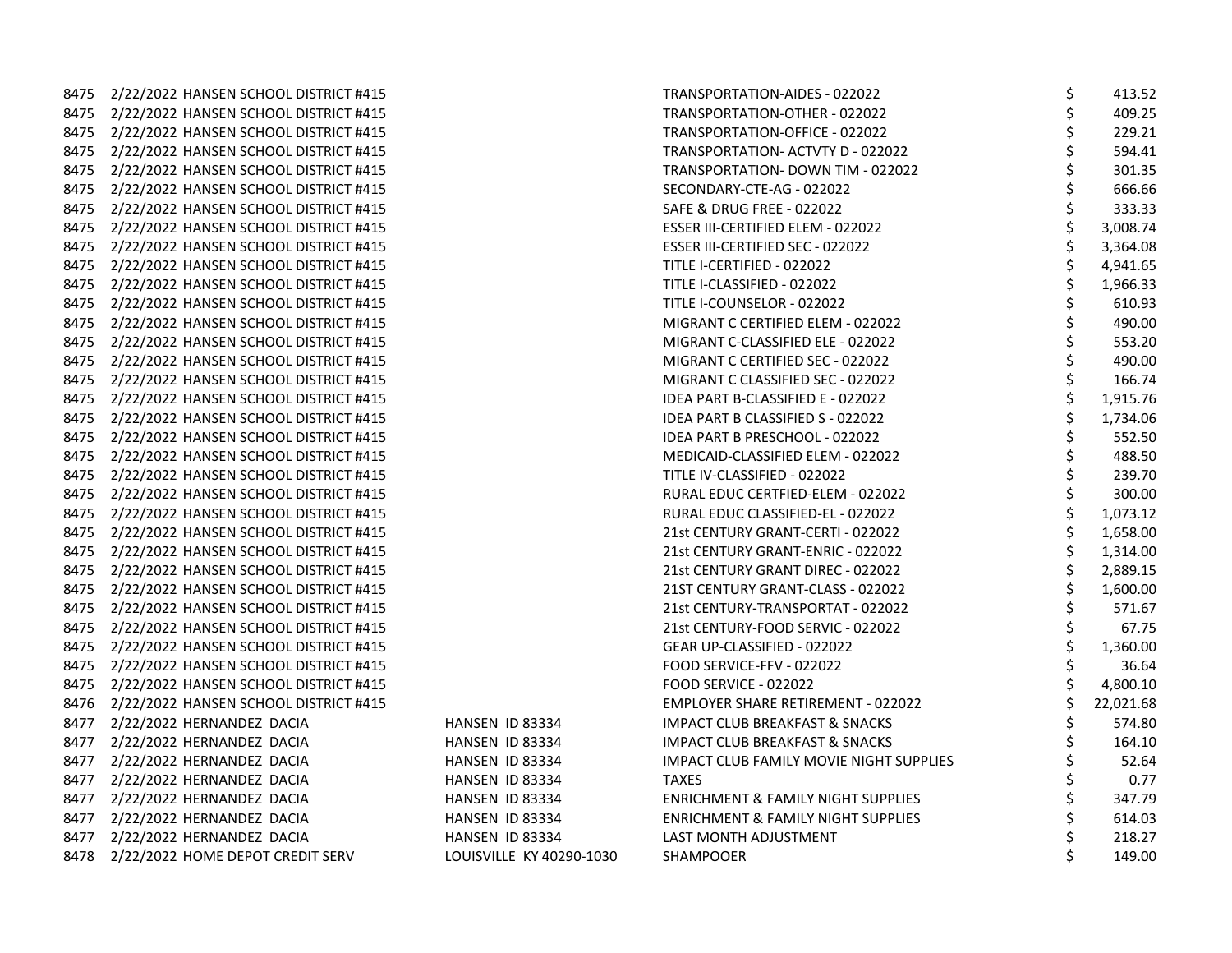| 8478 | 2/22/2022 HOME DEPOT CREDIT SERV              | LOUISVILLE KY 40290-1030      | <b>DOOR FINISHING SUPPLIES</b>                    | \$ | 30.98    |
|------|-----------------------------------------------|-------------------------------|---------------------------------------------------|----|----------|
|      | 8478 2/22/2022 HOME DEPOT CREDIT SERV         | LOUISVILLE KY 40290-1030      | LED REPLACEMENT EXTERIOR BULBS                    | \$ | 97.47    |
|      | 8478 2/22/2022 HOME DEPOT CREDIT SERV         | LOUISVILLE KY 40290-1030      | RETURNED ELEMENTARY HEATERS (3)                   | \$ | (149.91) |
| 8479 | 2/22/2022 IDAHO POWER                         | CAROL STREAM IL 60197-5381    | JR/SR HIGH                                        | \$ | 1,449.48 |
| 8479 | 2/22/2022 IDAHO POWER                         | CAROL STREAM IL 60197-5381    | ELEMENTARY                                        | \$ | 1,571.96 |
| 8479 | 2/22/2022 IDAHO POWER                         | CAROL STREAM IL 60197-5381    | PRESCHOOL                                         | \$ | 46.36    |
|      | 8479 2/22/2022 IDAHO POWER                    | CAROL STREAM IL 60197-5381    | <b>IRRIGATION PUMP</b>                            | \$ | 19.09    |
| 8479 | 2/22/2022 IDAHO POWER                         | CAROL STREAM IL 60197-5381    | <b>FOOTBALL FIELD</b>                             | \$ | 5.16     |
| 8479 | 2/22/2022 IDAHO POWER                         | CAROL STREAM IL 60197-5381    | SOUTH MODULAR                                     | \$ | 16.50    |
| 8479 | 2/22/2022 IDAHO POWER                         | CAROL STREAM IL 60197-5381    | <b>DOME</b>                                       | \$ | 257.08   |
| 8480 | 2/22/2022 INTEGRATED TECHNOLOGIES             | TWIN FALLS ID 83303-1843      | JR/SR HIGH COPIES (12/3/21-1/2/22)                | \$ | 183.32   |
|      | 8480 2/22/2022 INTEGRATED TECHNOLOGIES        | TWIN FALLS ID 83303-1843      | OFFICE COPIER (12/16/21-1/15/22)                  | \$ | 5.99     |
|      | 8480 2/22/2022 INTEGRATED TECHNOLOGIES        | TWIN FALLS ID 83303-1843      | JR/SR HGIH COPIES (1/3/22-2/2/22)                 | \$ | 280.36   |
|      | 8480 2/22/2022 INTEGRATED TECHNOLOGIES        | TWIN FALLS ID 83303-1843      | OFFICE COPIER (1/16/22-2/15/22)                   | \$ | 6.40     |
|      | 8481 2/22/2022 INTERMOUNTAIN GAS              | <b>BISMARCK ND 58506-5600</b> | JR/SR HIGH                                        | \$ | 2,216.94 |
|      | 8481 2/22/2022 INTERMOUNTAIN GAS              | <b>BISMARCK ND 58506-5600</b> | AG BLDG                                           | \$ | 816.37   |
|      | 8481 2/22/2022 INTERMOUNTAIN GAS              | <b>BISMARCK ND 58506-5600</b> | ELEMENTARY                                        | \$ | 1,323.55 |
|      | 8481 2/22/2022 INTERMOUNTAIN GAS              | BISMARCK ND 58506-5600        | PRESCHOOL                                         | \$ | 141.37   |
|      | 8481 2/22/2022 INTERMOUNTAIN GAS              | BISMARCK ND 58506-5600        | <b>DOME</b>                                       |    | 153.93   |
|      | 8482 2/22/2022 LAKEY-CAMPBELL ANGELA          | TWIN FALLS ID 83301           | MILEATE TO ISN CONF                               |    | 146.72   |
|      | 8482 2/22/2022 LAKEY-CAMPBELL ANGELA          | TWIN FALLS ID 83301           | DINNER AT ISN CONF                                | \$ | 40.00    |
|      | 8482 2/22/2022 LAKEY-CAMPBELL ANGELA          | TWIN FALLS ID 83301           | MILEAGE TO REGION IV MTG (12/15)                  |    | 13.44    |
|      | 8482 2/22/2022 LAKEY-CAMPBELL ANGELA          | TWIN FALLS ID 83301           | POSTAGE FOR TEACHER ALTERNATIVE AUTHORIZATION     |    | 7.95     |
|      | 8483 2/22/2022 LASSO JAMES                    | TWIN FALLS ID 83301           | <b>ACTIVITY DRIVER MEALS</b>                      | \$ | 13.00    |
|      | 8484 2/22/2022 LOCKWOOD SPRINKLERS & SPRAYING | HANSEN ID 83334               | SPRAYING ANTS AT ELEMENTARY                       |    | 45.00    |
|      | 8484 2/22/2022 LOCKWOOD SPRINKLERS & SPRAYING | HANSEN ID 83334               | SNOW REMOVAL (1/25/22)                            |    | 150.00   |
|      | 8485 2/22/2022 McGRAW HILL LLC                | CHICAGO IL 60694-1545         | PHYSICAL SCIENCE/EARTH (30 BKS-6 YR SUBSCRIPTI    |    | 2,334.15 |
| 8486 | 2/22/2022 MEADOW GOLD DAIRY                   | PASADENA CA 91110-2833        | <b>MILK</b>                                       |    | 1,676.37 |
|      | 8487 2/22/2022 NAPA AUTO PARTS                | TWIN FALLS ID 83303-1425      | <b>BATTERY FOR BUS</b>                            | \$ | 376.47   |
|      | 8487 2/22/2022 NAPA AUTO PARTS                | TWIN FALLS ID 83303-1425      | <b>WIPER BLADES</b>                               |    | 156.92   |
| 8487 | 2/22/2022 NAPA AUTO PARTS                     | TWIN FALLS ID 83303-1425      | ANTIFREEZE                                        |    | 25.98    |
| 8487 | 2/22/2022 NAPA AUTO PARTS                     | TWIN FALLS ID 83303-1425      | <b>LIGHTBULBS FOR BUS</b>                         |    | 5.49     |
| 8488 | 2/22/2022 NASDME 2002 NATIONAL CONF           | ALBUQUERQUE NM 87913          | REG FOR 2022 NATIONAL MIGRANT ED CONF-P GRANT     |    | 420.00   |
| 8488 | 2/22/2022 NASDME 2002 NATIONAL CONF           | ALBUQUERQUE NM 87913          | REG FOR 2022 NATIONAL MIGRANT ED CONF-V RODRIGUEZ | Ś  | 420.00   |
| 8489 | 2/22/2022 NORTHWEST                           | EMMETT ID 83617               | <b>FOOD SUPPLIES</b>                              | \$ | 336.31   |
| 8489 | 2/22/2022 NORTHWEST                           | EMMETT ID 83617               | <b>FOOD SUPPLIES</b>                              | \$ | 15.92    |
| 8489 | 2/22/2022 NORTHWEST                           | EMMETT ID 83617               | <b>FOOD SUPPLIES</b>                              |    | 2,629.21 |
| 8490 | 2/22/2022 NU-VU GLASS                         | TWIN FALLS ID 83301           | PICTURE COVER                                     |    | 20.29    |
| 8490 | 2/22/2022 NU-VU GLASS                         | TWIN FALLS ID 83301           | <b>SCREEN FOR WINDOW</b>                          |    | 43.56    |
| 8490 | 2/22/2022 NU-VU GLASS                         | TWIN FALLS ID 83301           | <b>MINUS TAX</b>                                  |    | (2.47)   |
|      | 8491 2/22/2022 OFFICE DEPOT                   | PHOENIX AZ 85038-9248         | TONER FOR ELEM COPY RM                            | \$ | 103.10   |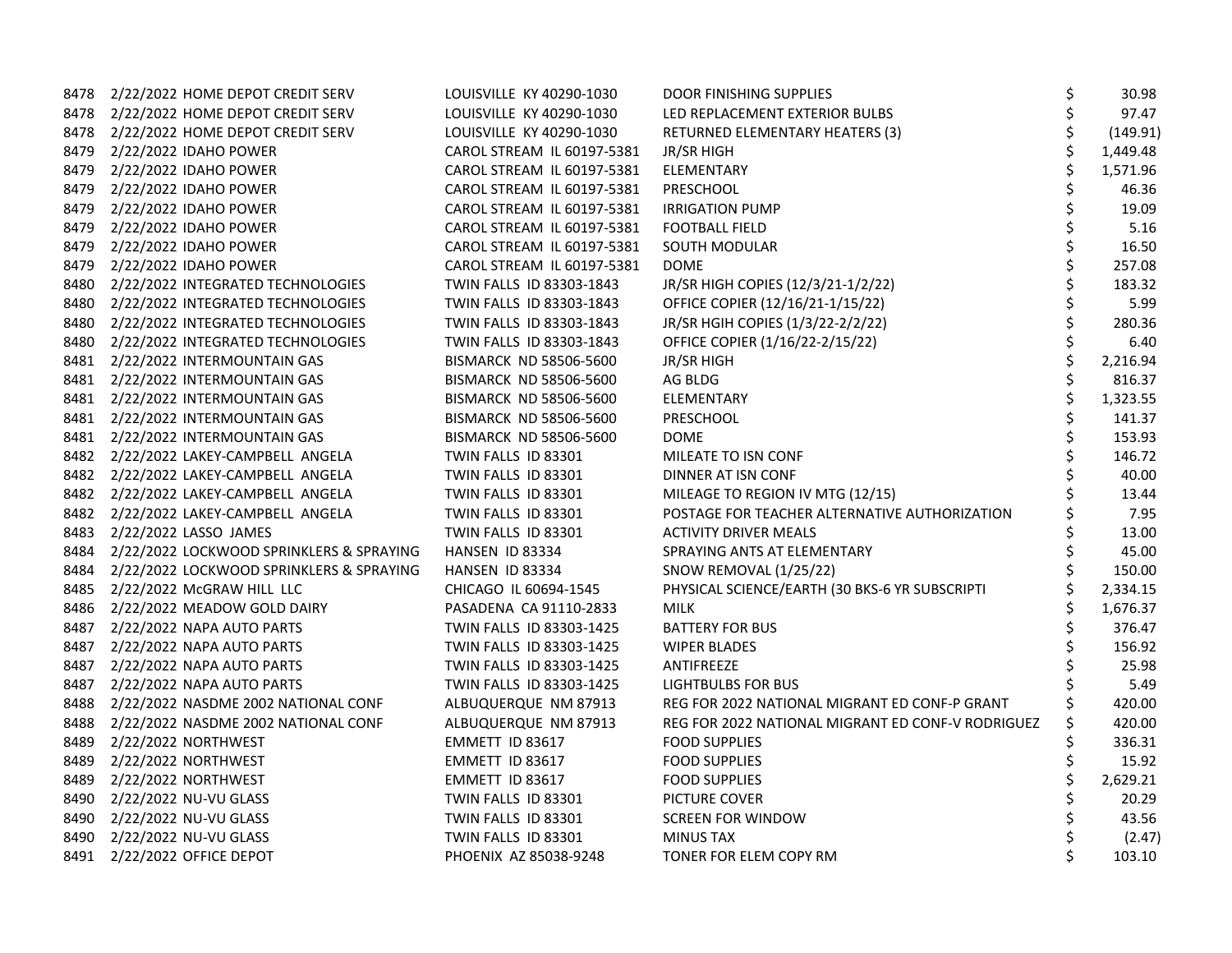|      | 8491 2/22/2022 OFFICE DEPOT                | PHOENIX AZ 85038-9248        | <b>BLACK TONER FOR HS OFFICE PRINTER</b>     | \$<br>65.44     |
|------|--------------------------------------------|------------------------------|----------------------------------------------|-----------------|
|      | 8491 2/22/2022 OFFICE DEPOT                | PHOENIX AZ 85038-9248        | COLORED TONER FOR HS OFFICE PRINTER          | \$<br>192.87    |
|      | 8492 2/22/2022 PRIMARY THERAPY SOURCE      | TWIN FALLS ID 83301          | OCCUPATIONAL THERAPY-ELEM MEDICAID           | \$<br>962.50    |
|      | 8492 2/22/2022 PRIMARY THERAPY SOURCE      | TWIN FALLS ID 83301          | OCCUPATIONAL THERAPY-ELEM NON MEDICAID       | \$<br>630.00    |
|      | 8492 2/22/2022 PRIMARY THERAPY SOURCE      | TWIN FALLS ID 83301          | OCCUPATIONAL THERAPY-SEC MEDICAID            | \$<br>140.00    |
|      | 8492 2/22/2022 PRIMARY THERAPY SOURCE      | TWIN FALLS ID 83301          | OCCUPATIONAL THERAPY-SEC NON MEDICAID        | \$<br>245.00    |
|      | 8492 2/22/2022 PRIMARY THERAPY SOURCE      | TWIN FALLS ID 83301          | PHYSICAL THERAPY-ELEM MEDICAID               | 385.00          |
|      | 8492 2/22/2022 PRIMARY THERAPY SOURCE      | TWIN FALLS ID 83301          | PHYSICAL THERAPY-ELEM NON MEDICAID           | \$<br>140.00    |
|      | 8492 2/22/2022 PRIMARY THERAPY SOURCE      | TWIN FALLS ID 83301          | MILEAGE/PAPERWORK/CONSULTS                   | \$<br>548.60    |
|      | 8493 2/22/2022 R.E.A.L CURRICULUM          | LEHI UT 84043                | <b>REALITY TOWN HANDBOOKS &amp; SUPPLIES</b> | \$<br>151.25    |
|      | 8494 2/22/2022 RIDLEY'S                    | TWIN FALLS ID 83301          | PRESCHOOL SNACKS/SUPPLIES                    | \$<br>93.01     |
|      | 8494 2/22/2022 RIDLEY'S                    | TWIN FALLS ID 83301          | FFA CLASS SUPPLIES                           | \$<br>0.90      |
|      | 8494 2/22/2022 RIDLEY'S                    | TWIN FALLS ID 83301          | <b>Food Science Supplies</b>                 | \$<br>53.60     |
|      | 8495 2/22/2022 RIFE JAMES                  | TWIN FALLS ID 83301          | 1/2 COLLEGE TUITION FOR MATH DEGREE          | \$<br>1,729.92  |
|      | 8496 2/22/2022 SELECT SOURCE INC           | KIMBERLY ID 83341            | CAUTION TAPE AND SNOW SHOVEL                 | \$<br>49.48     |
|      | 8496 2/22/2022 SELECT SOURCE INC           | KIMBERLY ID 83341            | FIX FLAT TIRE ON LUNCHROOM WAGON             | \$<br>10.99     |
|      | 8496 2/22/2022 SELECT SOURCE INC           | KIMBERLY ID 83341            | DOOR FINISHING SUPPLIES & EYE WASH SUPPLIES  | \$<br>52.59     |
|      | 8496 2/22/2022 SELECT SOURCE INC           | KIMBERLY ID 83341            | <b>FUNACE FILTERS FOR DOME</b>               | \$<br>145.92    |
|      | 8496 2/22/2022 SELECT SOURCE INC           | KIMBERLY ID 83341            | <b>LOCK SUPPLIES</b>                         | \$<br>13.98     |
|      | 8496 2/22/2022 SELECT SOURCE INC           | KIMBERLY ID 83341            | PAINTING SUPPLIES & SCREWDRIVER              | \$<br>26.97     |
|      | 8496 2/22/2022 SELECT SOURCE INC           | KIMBERLY ID 83341            | <b>WATER SOFTENER PELLETS</b>                | \$<br>69.90     |
|      | 8496 2/22/2022 SELECT SOURCE INC           | KIMBERLY ID 83341            | DOME KEYS                                    | \$<br>10.36     |
|      | 8496 2/22/2022 SELECT SOURCE INC           | KIMBERLY ID 83341            | KEYS FOR NEW ELEMENTARY DOOR                 | \$<br>20.72     |
|      | 8497 2/22/2022 SERVICE ALTERNATIVES INC    | Oak Harbor WA 98277-1485     | HALF-CASE RIGHT RESPONSE ELEMENTS WRKBKS     | \$<br>384.50    |
|      | 8497 2/22/2022 SERVICE ALTERNATIVES INC    | Oak Harbor WA 98277-1485     | <b>SHIPPING</b>                              | \$<br>24.28     |
|      | 8498 2/22/2022 SHAMROCK FOODS              | SEATTLE WA 98124-1846        | <b>FOOD SUPPLIES</b>                         | \$<br>497.96    |
|      | 8498 2/22/2022 SHAMROCK FOODS              | SEATTLE WA 98124-1846        | <b>CONCESSION SUPPLIES</b>                   | \$<br>23.10     |
|      | 8498 2/22/2022 SHAMROCK FOODS              | SEATTLE WA 98124-1846        | <b>FOOD SUPPLIES</b>                         | \$<br>326.01    |
|      | 8499 2/22/2022 SKINNER HEIDI               | TWIN FALLS ID 83301          | FAMILY INVOLVEMENT BOOKS/COOKIES-HOME VISITS | 63.52           |
|      | 8500 2/22/2022 SPARKLIGHT                  | PHOENIX AZ 85062-8000        | PHONE SERVICE                                | 346.70          |
|      | 8501 2/22/2022 STANDLEY LARK               | KIMBERLY ID 83341            | FAMILY INVOLVEMENT-COOKIES FOR HOME VISITS   | \$<br>59.21     |
|      | 8502 2/22/2022 STANLEY ASSOCIATES INC      | TWIN FALLS ID 83301          | ADA UPDATE AT ELEMENTARY                     | \$<br>51,756.00 |
| 8503 | 2/22/2022 STEVE REGAN CO                   | SALT LAKE CITY UT 84130-0676 | SOIL                                         | \$<br>1,306.36  |
| 8504 | 2/22/2022 THOMPSON BRETT                   | HEYBURN ID 83336             | <b>ACTIVITY DRIVER MEALS</b>                 | \$<br>26.00     |
|      | 8505 2/22/2022 TOSHIBA FINANCIAL SERVICES  | LOS ANGELES CA 90030-0310    | COPIER AGREEMENT-ELEM                        | \$<br>188.00    |
|      | 8506 2/22/2022 VALLEY COMMUNITY COUNSELING | TWIN FALLS ID 83301          | <b>BI/PARA SERVICES</b>                      | 2,530.25        |
|      | 8507 2/22/2022 VALLEY WIDE COOPERATIVE     | <b>NAMPA ID 83687</b>        | YELLOW SCHOOL BUS FUEL                       | \$<br>1,983.56  |
|      | 8507 2/22/2022 VALLEY WIDE COOPERATIVE     | NAMPA ID 83687               | FFA BUS FUEL TO GSL CONF                     | \$<br>149.69    |
|      | 8507 2/22/2022 VALLEY WIDE COOPERATIVE     | <b>NAMPA ID 83687</b>        | <b>FUEL CREDIT</b>                           | (4.54)          |
|      | 8508 2/22/2022 VERIZON WIRELESS            | DALLAS TX 75266-0108         | <b>CELL PHONES</b>                           | \$<br>78.92     |
|      | 9 2/15/2022 VISA                           | TWIN FALLS ID 83303-0249     | NATL AFTERSCHOOL CONF HOTEL                  | \$<br>412.70    |